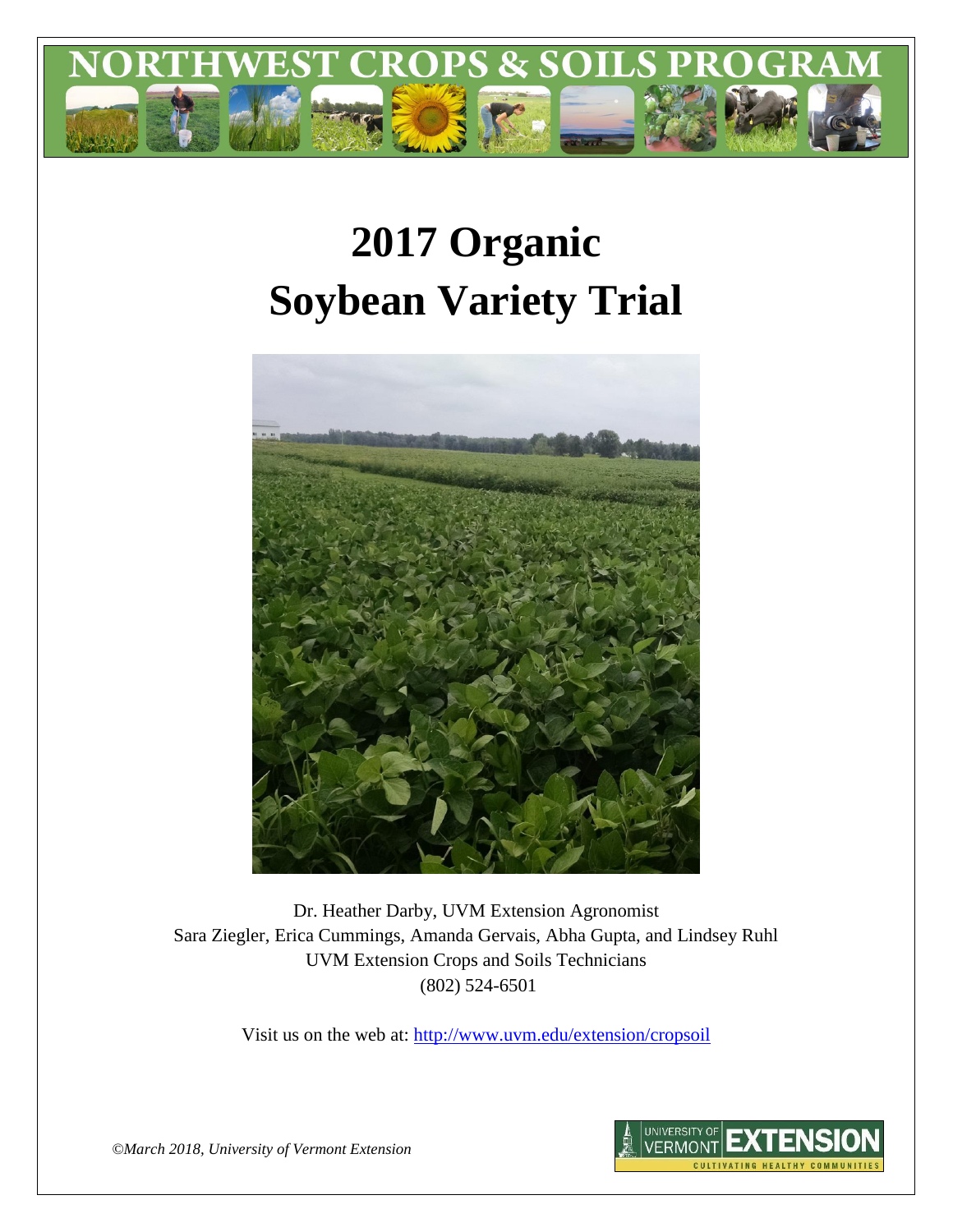#### **2017 SOYBEAN VARIETY TRIAL Dr. Heather Darby, University of Vermont Extension [heather.darby\[at\]uvm.edu](mailto:heather.darby@uvm.edu?subject=2012%20Short%20Season%20Corn%20Report)**

In 2017, the University of Vermont Extension Northwest Crops and Soils Team evaluated yield and quality of short season soybean varieties at Borderview Research Farm in Alburgh, VT. Due to the short growing season in Vermont, little research has been conducted on soybeans and the insects and diseases that can affect their harvest yield and quality. Soybeans are grown for human consumption, animal feed, and biodiesel. In an effort to support and expand the local soybean market throughout the northeast, the University of Vermont Extension Northwest Crop and Soils (NWCS) Program, as part of a grant from the Eastern Soybean Board, established a trial in 2017 to evaluate soybean varieties under organic management to see which varieties and characteristics thrive in our northern climate.

## **MATERIALS AND METHODS**

Several seed companies submitted varieties for evaluation (Table 1). Fourteen soybean varieties with maturities ranging from 0.5 to 1.8 were evaluated in 2017. Details for the varieties including company and maturity group are listed in Table 2.

| <b>Albert Lea Seeds</b> | <b>Blue River</b><br><b>Organic Seed</b> | <b>King's Agriseed</b> |  |  |
|-------------------------|------------------------------------------|------------------------|--|--|
| 1414 West Main Street   | 2326 230 <sup>th</sup> Street            | 1828 Freedom Rd.       |  |  |
| Albert Lea, MN 56007    | Ames, IA 50014                           | Lancaster, PA 17601    |  |  |
| $(800) - 352 - 5247$    | $(800) - 370 - 7979$                     | $(717) - 687 - 6224$   |  |  |

#### **Table 1. Participating companies and contact information.**

#### **Table 2. Soybean varieties evaluated in Alburgh, VT, 2017.**

| <b>Variety</b>     | Company                        | <b>Maturity</b><br>group |
|--------------------|--------------------------------|--------------------------|
| O.0555AT           | Albert Lea Seeds               | 0.5                      |
| O.1202N            | <b>Albert Lea Seeds</b>        | 1.2                      |
| <b>O.1572N</b>     | Albert Lea Seeds               | 1.5                      |
| O.1706N            | Albert Lea Seeds               | 1.7                      |
| O.IA1029           | Albert Lea Seeds               | 1.8                      |
| <b>O.MN0810</b>    | Albert Lea Seeds               | 0.9                      |
| 08F6               | <b>Blue River Organic Seed</b> | 0.8                      |
| 12A2               | <b>Blue River Organic Seed</b> | 1.2                      |
| 13P8               | <b>Blue River Organic Seed</b> | 1.3                      |
| 15C6               | <b>Blue River Organic Seed</b> | 1.5                      |
| 17C <sub>2</sub>   | <b>Blue River Organic Seed</b> | 1.7                      |
| 18C7               | <b>Blue River Organic Seed</b> | 1.8                      |
| PB1561             | King's Agriseed                | 1.5                      |
| <b>OAC</b> Drayton | King's Agriseed                | 1.0                      |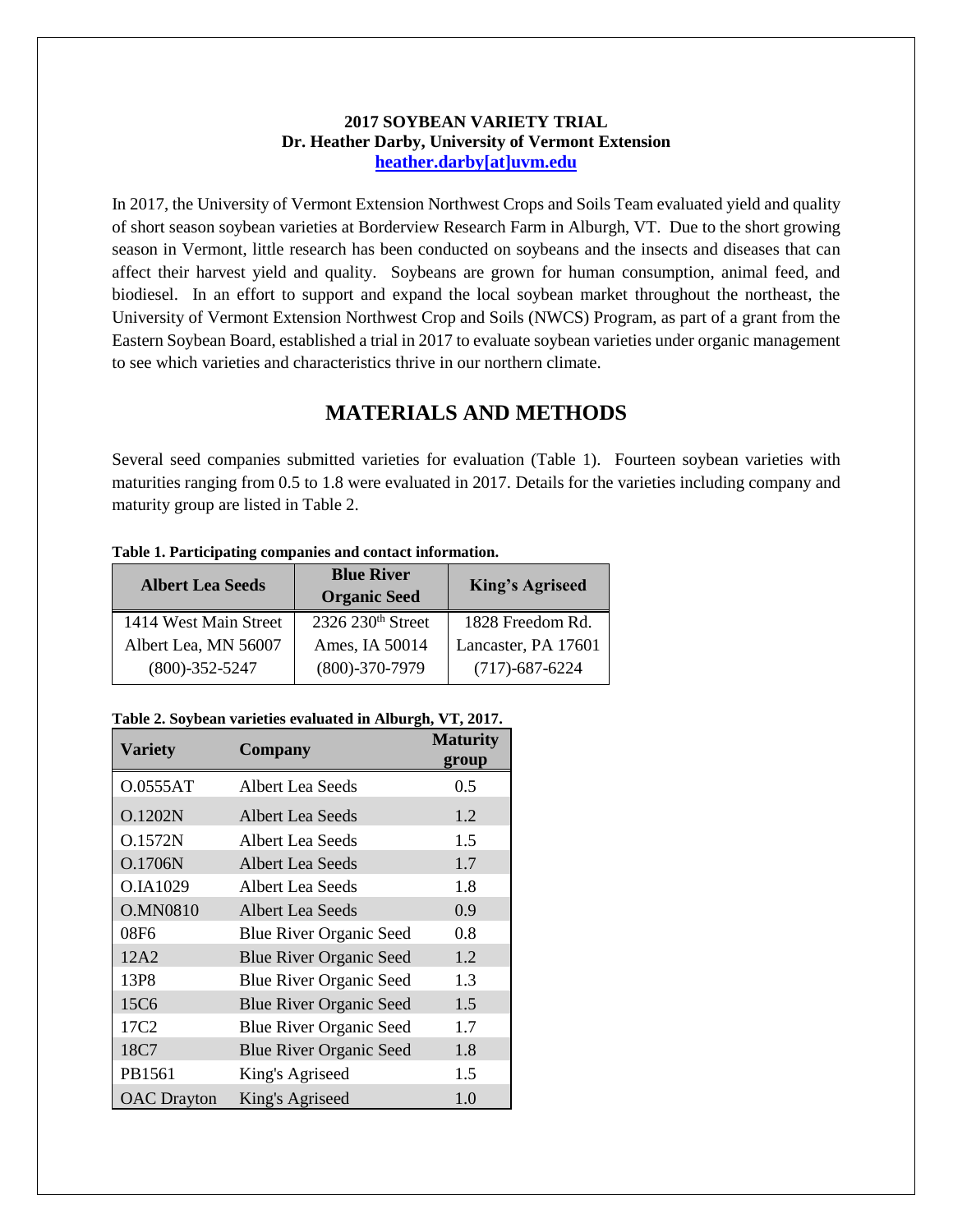The soil type at the Alburgh location was Benson rocky silt loam (Table 3). The seedbed was prepared using a moldboard plow and then disked prior to seeding. The previous crop was annual cover crop mixtures. Plots were planted on 31-May with a Monosem NG-Plus 2-row precision air planter (Edwardsville, KS). Plots were 20' long and consisted of two rows spaced at 30 inches. The seeding rate was 185,000 seeds ac<sup>-1</sup>. The plot design was a randomized complete block with three replications. The treatments were 14 varieties that ranged in maturity group from 0.5 to 1.8.

|                      | <b>Borderview Research Farm</b>    |
|----------------------|------------------------------------|
|                      | Alburgh, VT                        |
| Soil types           | Benson rocky silt loam 8-15% slope |
| Previous crop        | Cover crop mixtures                |
| Tillage operations   | Moldboard plow and disc            |
| Plot size (feet)     | $5 \times 20$                      |
| Row spacing (inches) | 30                                 |
| Replicates           | 3                                  |
| Planting date        | 31-May                             |
| Harvest date         | $28-Oct$                           |

| Table 3. Soybean trial specifics for Alburgh, VT, 2017. |  |  |
|---------------------------------------------------------|--|--|
|                                                         |  |  |

On 28-Oct, the soybeans were harvested using an Almaco SPC50 small plot combine. Seed was cleaned with a small Clipper M2B cleaner (A.T. Ferrell, Bluffton, IN). They were then weighed for plot yield, tested for harvest moisture using a DICKEY-John Mini-GAC Plus moisture meter, and evaluated for test weight using a Berckes Test Weight Scale.

Yield data and stand characteristics were analyzed using mixed model analysis using the mixed procedure of SAS (SAS Institute, 1999). Replications within trials were treated as random effects, and hybrids were treated as fixed. Hybrid mean comparisons were made using the Least Significant Difference (LSD) procedure when the F-test was considered significant  $(p<0.10)$ .

Variations in yield and quality can occur because of variations in genetics, soil, weather, and other growing conditions. Statistical analysis makes it possible to determine whether a difference among hybrids is real or whether it might have occurred due to other variations in the field. At the bottom of each table a LSD

value is presented for each variable (i.e. yield). Least Significant Differences (LSDs) at the 0.10 level of significance are shown. Where the difference between two hybrids within a column is equal to or greater than the LSD value at the bottom of the column, you can be sure that for 9 out of 10 times, there is a real difference between the two hybrids. In this example, hybrid C is significantly different from hybrid A but not from hybrid B. The difference between C and B is equal to 1.5,

| <b>Hybrid</b> | Yield  |
|---------------|--------|
| A             | 6.0    |
| B             | $7.5*$ |
| C             | $9.0*$ |
| LSD           | 20     |
|               |        |

which is less than the LSD value of 2.0. This means that these hybrids did not differ in yield. The difference between C and A is equal to 3.0, which is greater than the LSD value of 2.0. This means that the yields of these hybrids were significantly different from one another.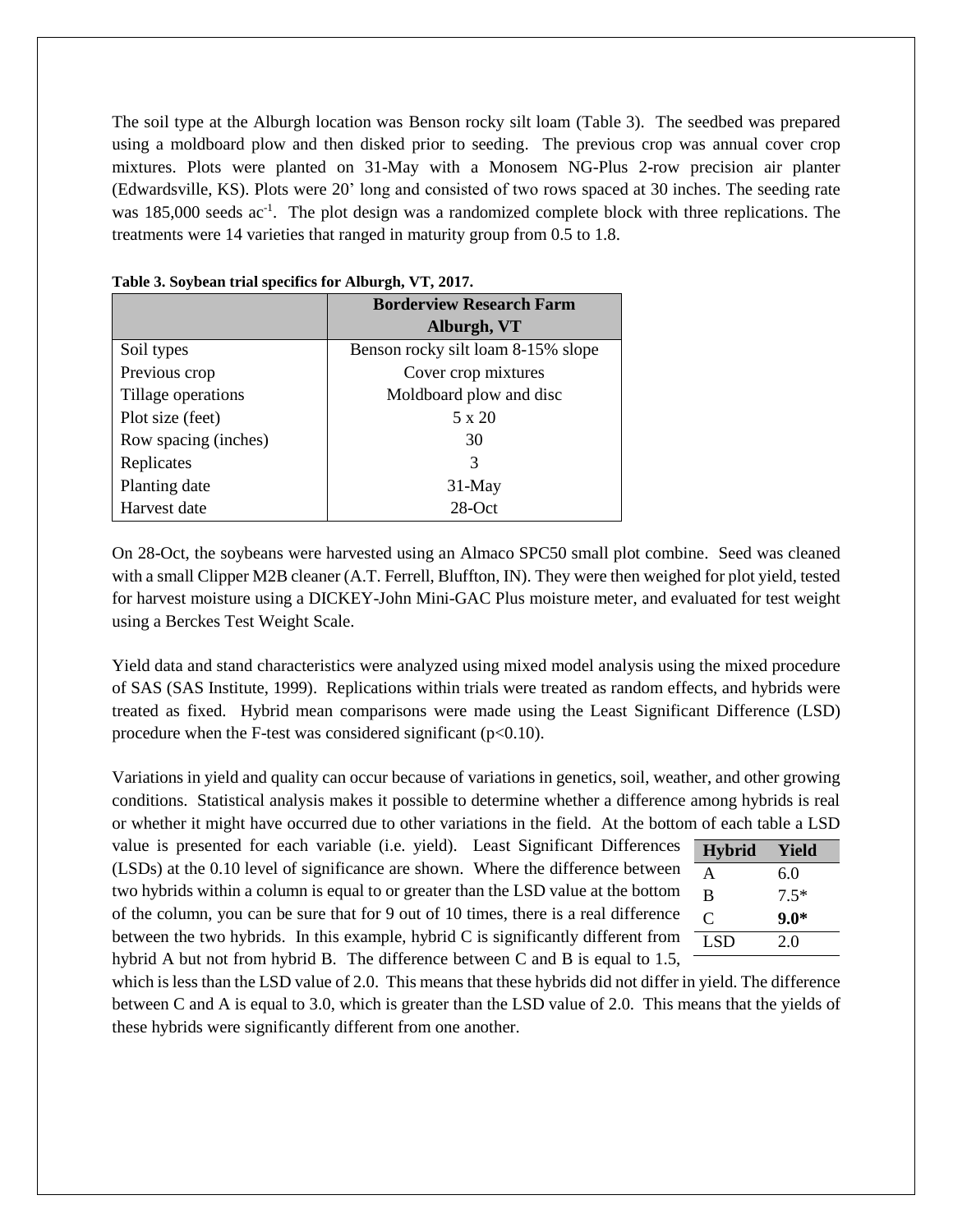## **RESULTS**

Weather data was recorded with a Davis Instrument Vantage Pro2 weather station, equipped with a WeatherLink data logger at Borderview Research Farm in Alburgh, VT. Overall the season was cooler and wetter than normal. Almost 1.5 inches of rain fell immediately following planting. Unseasonably cool temperatures and above average rainfall persisted through August followed by above average temperatures and below average rainfall in September and October. The dry warm weather in the fall provided good weather for the soybeans to mature and to be harvested at optimal moisture content. Overall, a total of 2335 growing degree days (GDDs) were accumulated June-October, 209 above the 30-year normal.

| Alburgh, VT                       | June    | July    | August  | September | October |
|-----------------------------------|---------|---------|---------|-----------|---------|
| Average temperature $(^{\circ}F)$ | 65.4    | 68.7    | 67.7    | 64.4      | 57.4    |
| Departure from normal             | $-0.39$ | $-1.90$ | $-1.07$ | 3.76      | 9.2     |
|                                   |         |         |         |           |         |
| Precipitation (inches)            | 5.64    | 4.88    | 5.54    | 1.84      | 3.30    |
| Departure from normal             | 1.95    | 0.73    | 1.63    | $-1.80$   | $-0.31$ |
|                                   |         |         |         |           |         |
| Growing Degree Days (base 50°F)   | 468     | 580     | 553     | 447       | 287     |
| Departure from normal             | $-7$    | $-60$   | $-28$   | 129       | 175     |

|  |  | Table 4. Weather data for Alburgh, VT, 2017. |
|--|--|----------------------------------------------|
|  |  |                                              |

Based on weather data from a Davis Instruments Vantage Pro2 with WeatherLink data logger. Historical averages are for 30 years of NOAA data (1981-2010) from Burlington, VT.

Despite adverse weather through most of the growing season, the average organic soybean yield for the trial was 2945 lbs ac<sup>-1</sup> equating to 49.1 bu ac<sup>-1</sup> (Table 5). The top yielding variety, 15C6, produced 3719 lbs ac<sup>-1</sup>, and was statistically similar to three other varieties (Figure 1). At the time of harvest, soybeans ranged from 13.6% to 16.3% moisture. Ideally, the soybeans would have been a bit drier at the time of harvest to limit the need for extra drying prior to storage. Higher weed presence in the organic trial may have contributed to delays in dry down. Test weights ranged from 50.7 to 60.8 lbs bu<sup>-1</sup>. Only the variety OAC Drayton produced soybeans with a test weight reaching the 60 lbs bu<sup>-1</sup> industry standard. Lower than optimum test weight was likely due to the wet and cool conditions during pod development and seed fill. Due to seed shape influencing packing, test weight and yield are not always associated. For example, although variety OAC Drayton produced soybeans with a test weight of 60.8 lbs bu<sup>-1</sup>, this variety only yielded 2243 lbs ac<sup>-1</sup> while the highest yielding variety, 15C6, produced soybeans with a test weight of only 54.7 lbs  $bu^{-1}$ .

Varieties also differed in oil content and oil yield (Table 6). Oil contents ranged from 6.70% to 13.1%. The variety OAC Drayton had the highest oil content which was statistically similar to the variety PB1561, both varieties from King's Agriseed. Oil yields ranged from 185 lbs ac<sup>-1</sup> to 317 lbs ac<sup>-1</sup> or 24.3 gal ac<sup>-1</sup> to 41.5 gal ac<sup>-1</sup>. Interestingly, two of the top varieties in terms of seed yield did not produce the most oil. These data demonstrate the importance of varietal selection based on the goals and end use for growing the crop.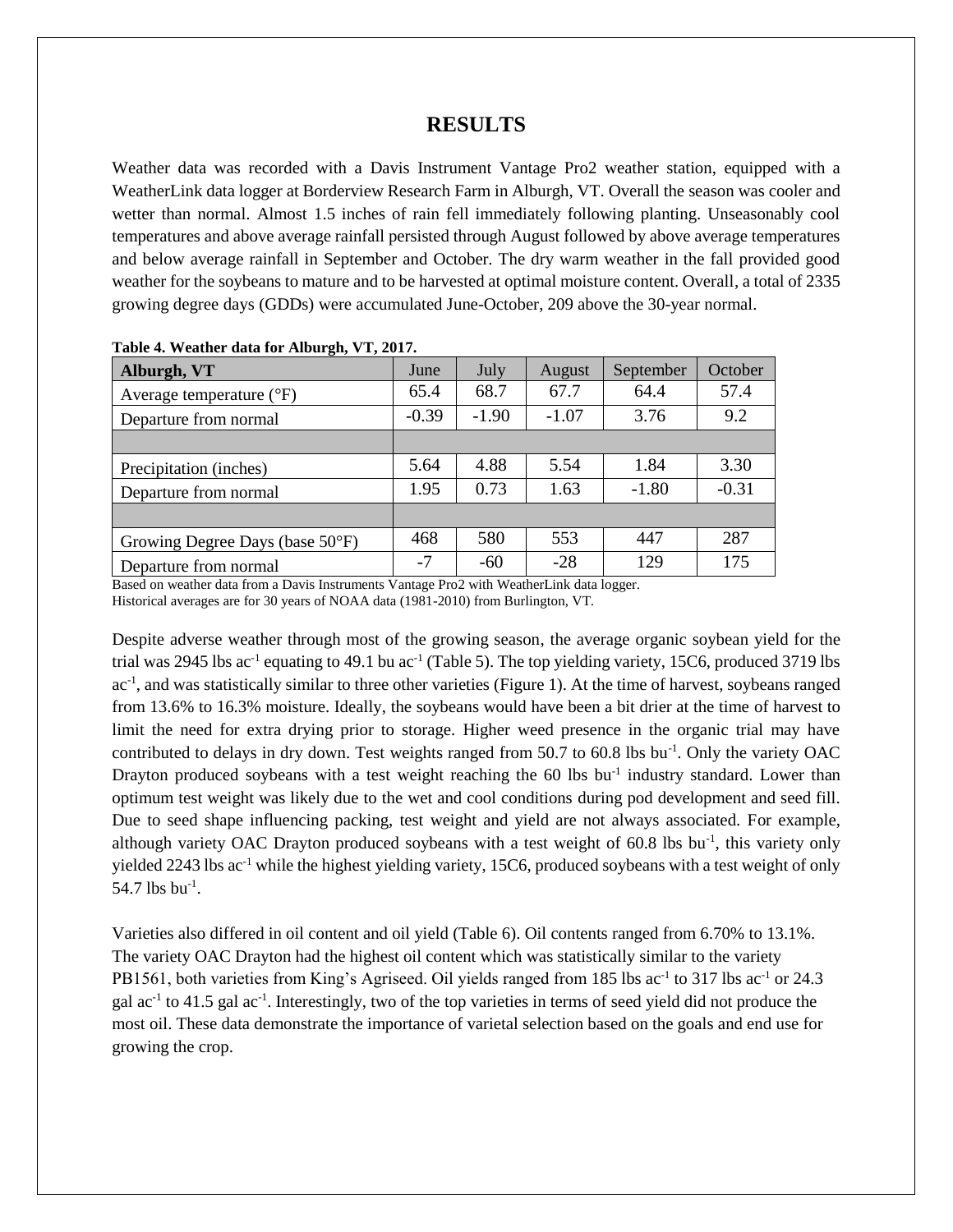| <b>Variety</b>     | <b>Company</b>                 | <b>Maturity</b><br>group | <b>Harvest</b><br>moisture | <b>Test</b><br>weight  | Yield $@13\%$<br>moisture |              |
|--------------------|--------------------------------|--------------------------|----------------------------|------------------------|---------------------------|--------------|
|                    |                                |                          | $\%$                       | $lbs$ bu <sup>-1</sup> | $1b$ s ac <sup>-1</sup>   | bu $ac^{-1}$ |
| O.0555AT           | Albert Lea Seeds               | 0.5                      | 15.2                       | 55.4                   | 2497                      | 41.6         |
| O.1202N            | Albert Lea Seeds               | 1.2                      | 14.5                       | 54.0                   | 3048                      | 50.8         |
| <b>O.1572N</b>     | Albert Lea Seeds               | 1.5                      | 14.8                       | 56.0                   | 2861                      | 47.7         |
| O.1706N            | <b>Albert Lea Seeds</b>        | 1.7                      | $14.1*$                    | 56.1                   | 3239*                     | 54.0*        |
| O.IA1029           | Albert Lea Seeds               | 1.8                      | 16.3                       | 50.7                   | 3062                      | 51.0         |
| <b>O.MN0810</b>    | <b>Albert Lea Seeds</b>        | 0.9                      | 16.1                       | 55.8                   | 2694                      | 44.9         |
| 08F6               | <b>Blue River Organic Seed</b> | 0.8                      | 14.5                       | 52.2                   | 3122                      | 52.0         |
| 12A2               | <b>Blue River Organic Seed</b> | 1.2                      | 14.6                       | 54.8                   | 3241*                     | 54.0*        |
| 13P8               | <b>Blue River Organic Seed</b> | 1.3                      | $14.1*$                    | 55.0                   | 2569                      | 42.8         |
| 15C6               | <b>Blue River Organic Seed</b> | 1.5                      | 14.5                       | 54.7                   | 3719*                     | $62.0*$      |
| 17C <sub>2</sub>   | <b>Blue River Organic Seed</b> | 1.7                      | $14.3*$                    | 54.7                   | 3353*                     | 55.9*        |
| 18C7               | <b>Blue River Organic Seed</b> | 1.8                      | $14.4*$                    | 56.8                   | 3091                      | 51.5         |
| PB1561             | King's Agriseed                | 1.5                      | $14.3*$                    | 56.8                   | 2492                      | 41.5         |
| <b>OAC</b> Drayton | King's Agriseed                | 1.0                      | $13.6*$                    | $60.8*$                | 2243                      | 37.4         |
|                    | LSD ( $p = 0.10$ )             |                          | 0.859                      | 3.90                   | 534                       | 8.89         |
|                    | <b>Trial Mean</b>              |                          | 14.7                       | 55.3                   | 2945                      | 49.1         |

| Table 5. Harvest characteristics of soybean varieties - Alburgh, VT, 2017. |  |  |  |  |  |  |  |
|----------------------------------------------------------------------------|--|--|--|--|--|--|--|
|----------------------------------------------------------------------------|--|--|--|--|--|--|--|

\*Varieties with an asterisk performed statistically similarly to the top performer in **bold.**

| <b>Variety</b>     | Company                        | Oil<br>content | Oil yield at 13%<br>moisture |                   |
|--------------------|--------------------------------|----------------|------------------------------|-------------------|
|                    |                                | $\%$           | lbs $ac^{-1}$                | $\rm gal~ac^{-1}$ |
| 0.0555AT           | Albert Lea Seeds               | 9.27           | 224                          | 29.4              |
| O.1202N            | Albert Lea Seeds               | 8.41           | $256*$                       | $33.5*$           |
| <b>O.1572N</b>     | Albert Lea Seeds               | 7.56           | 216                          | 28.3              |
| O.1706N            | <b>Albert Lea Seeds</b>        | 8.45           | $273*$                       | $35.7*$           |
| O.IA1029           | Albert Lea Seeds               | 7.59           | 232                          | 30.4              |
| <b>O.MN0810</b>    | Albert Lea Seeds               | 7.04           | 185                          | 24.3              |
| 08F6               | <b>Blue River Organic Seed</b> | 8.58           | $274*$                       | 35.9*             |
| 12A2               | <b>Blue River Organic Seed</b> | 7.83           | 252                          | 33.0              |
| 13P8               | <b>Blue River Organic Seed</b> | 8.19           | 211                          | 27.7              |
| 15C6               | <b>Blue River Organic Seed</b> | 6.70           | 250                          | 32.8              |
| 17C <sub>2</sub>   | <b>Blue River Organic Seed</b> | 7.62           | 256*                         | $33.5*$           |
| 18C7               | <b>Blue River Organic Seed</b> | 7.60           | 231                          | 30.2              |
| PB1561             | King's Agriseed                | $12.7*$        | $317*$                       | $41.5*$           |
| <b>OAC</b> Drayton | King's Agriseed                | $13.1*$        | 293*                         | 38.4*             |
|                    | LSD ( $p = 0.10$ )             | 1.65           | 63.5                         | 8.31              |
|                    | <b>Trial Mean</b>              | 8.62           | 248                          | 32.5              |

|  |  |  | Table 6. Oil content and yield of soybean varieties - Alburgh, VT, 2017. |  |
|--|--|--|--------------------------------------------------------------------------|--|
|  |  |  |                                                                          |  |

\*Varieties with an asterisk performed statistically similarly to the top performer in **bold.**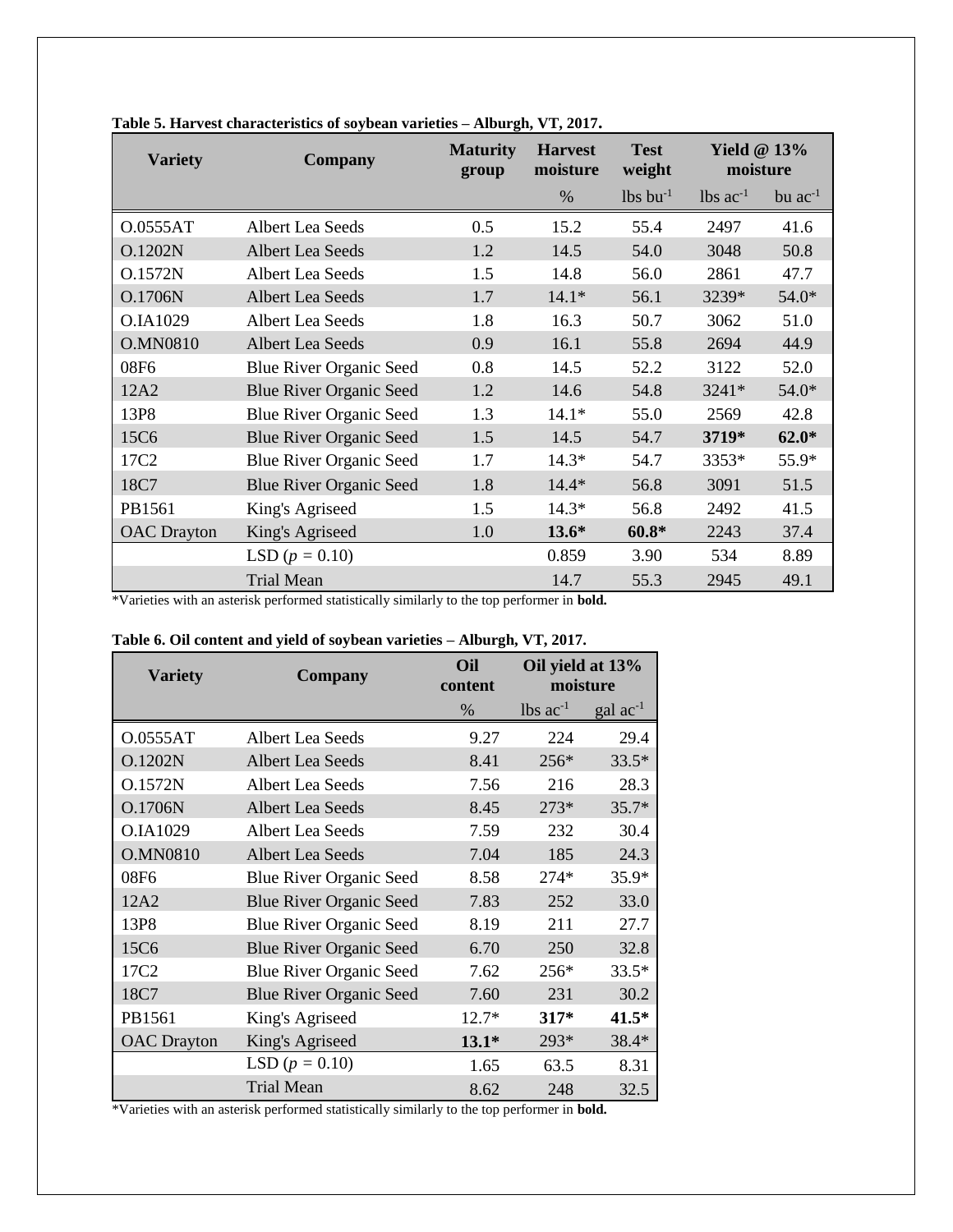## **DISCUSSION**

Despite poor weather conditions throughout much of the growing season the organic soybeans performed reasonably well. However, yields this year averaged 750 lbs ac<sup>-1</sup> less than last year when warmer and drier than normal conditions were experienced throughout much of the growing season. These data suggest that, even in years with suboptimal weather conditions, soybeans have the potential to produce seed yields over 1 ton  $ac^{-1}$  and oil yields over 30 gal  $ac^{-1}$  in our region where the growing season is quite short. However, it should be recognized that these data only represent one season and should not be used alone to make management decisions.

## **ACKNOWLEDGEMENTS**

UVM Extension Northwest Crops and Soils Program would like to thank Roger Rainville and the staff at Borderview Research Farm for their generous help with this research trial. We would like to acknowledge Nate Brigham, John Bruce, Erica Cummings, Kelly Drollette, Hillary Emick, Amanda Gervais, Freddie Morin, Matthew Sanders, and Stuart Wolff-Goodrich for their assistance with data collection and entry. We would also like to thank the seed companies for their seed and cooperation in these study. The information is presented with the understanding that no product discrimination is intended and no endorsement of any product mentioned or criticism of unnamed products is implied.

*UVM Extension helps individuals and communities put researchbased knowledge to work.*



Issued in furtherance of Cooperative Extension work, Acts of May 8 and June 30, 1914, in cooperation with the United States Department of Agriculture. University of Vermont Extension, Burlington, Vermont. University of Vermont Extension, and U.S. Department of Agriculture, cooperating, offer education and employment to everyone without regard to race, color, national origin, gender, religion, age, disability, political beliefs, sexual orientation, and marital or familial status.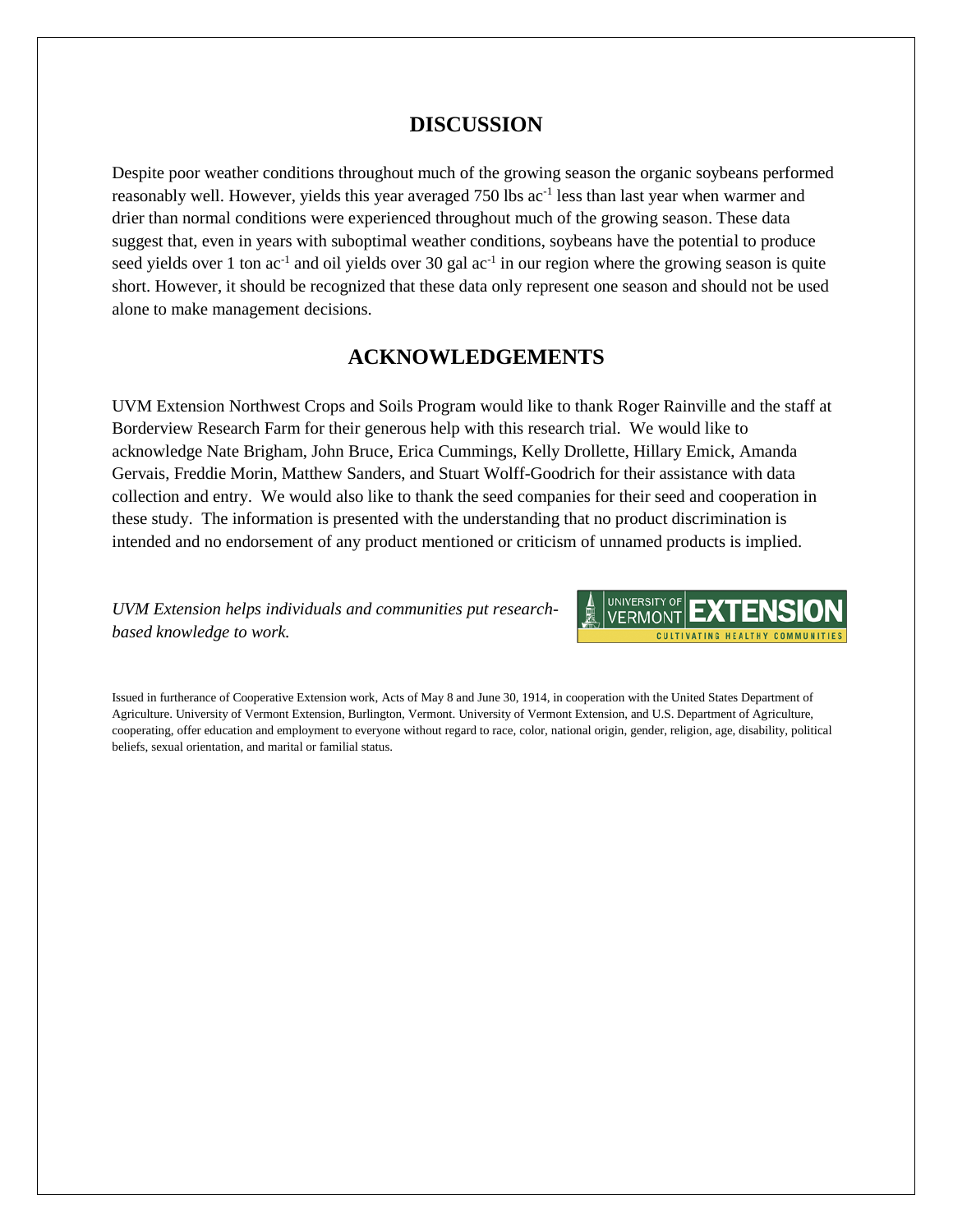

**Figure 1. Seed and oil yield of 14 soybean varieties.**

*\*Varieties that performed statistically similarly (p = 0.10) to the top yielding variety are indicated with an asterisk.*